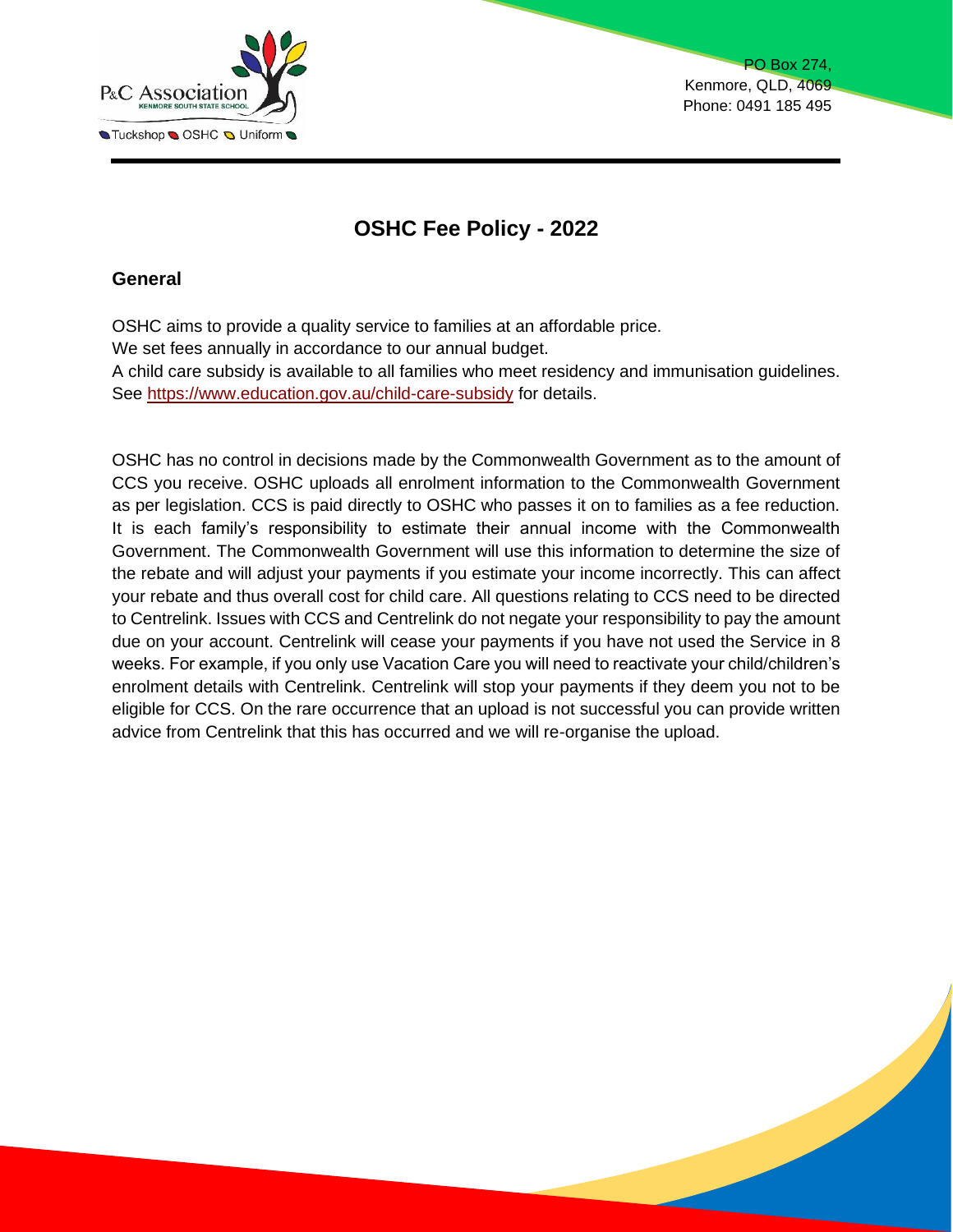# **Definitions:**

| <b>ASC</b>                                        | An after school care session                                                                                 |  |
|---------------------------------------------------|--------------------------------------------------------------------------------------------------------------|--|
| <b>BSC</b>                                        | A before school care session                                                                                 |  |
| <b>Booking</b>                                    | Means session of care                                                                                        |  |
| Casual booking                                    | throughout<br>the<br>Irregular attendance<br>current<br>calendar year                                        |  |
| Permanent booking                                 | A regular pattern of attendance throughout the<br>current calendar year of one or more occasions per<br>week |  |
| <b>Pupil Free Day Booking</b>                     | Attendance on any pupil free day/s                                                                           |  |
| Vacation Care Booking                             | Attendance throughout any vacation care program                                                              |  |
| Notice Period - Permanent Booking                 | More than 5 business days before the date of the<br>booking                                                  |  |
| Notice Period (casual booking)                    | More than 2 business days before the date of the<br>booking                                                  |  |
| Notice Period (vacation care and pupil free days) | More than 10 days before the date of the booking                                                             |  |

# **Hours of Operation**

Our hours of operation are:

BSC 6.30am – 9.00am

ASC 3.00pm – 6.00pm

Vacation Care: 6.30am – 6.00pm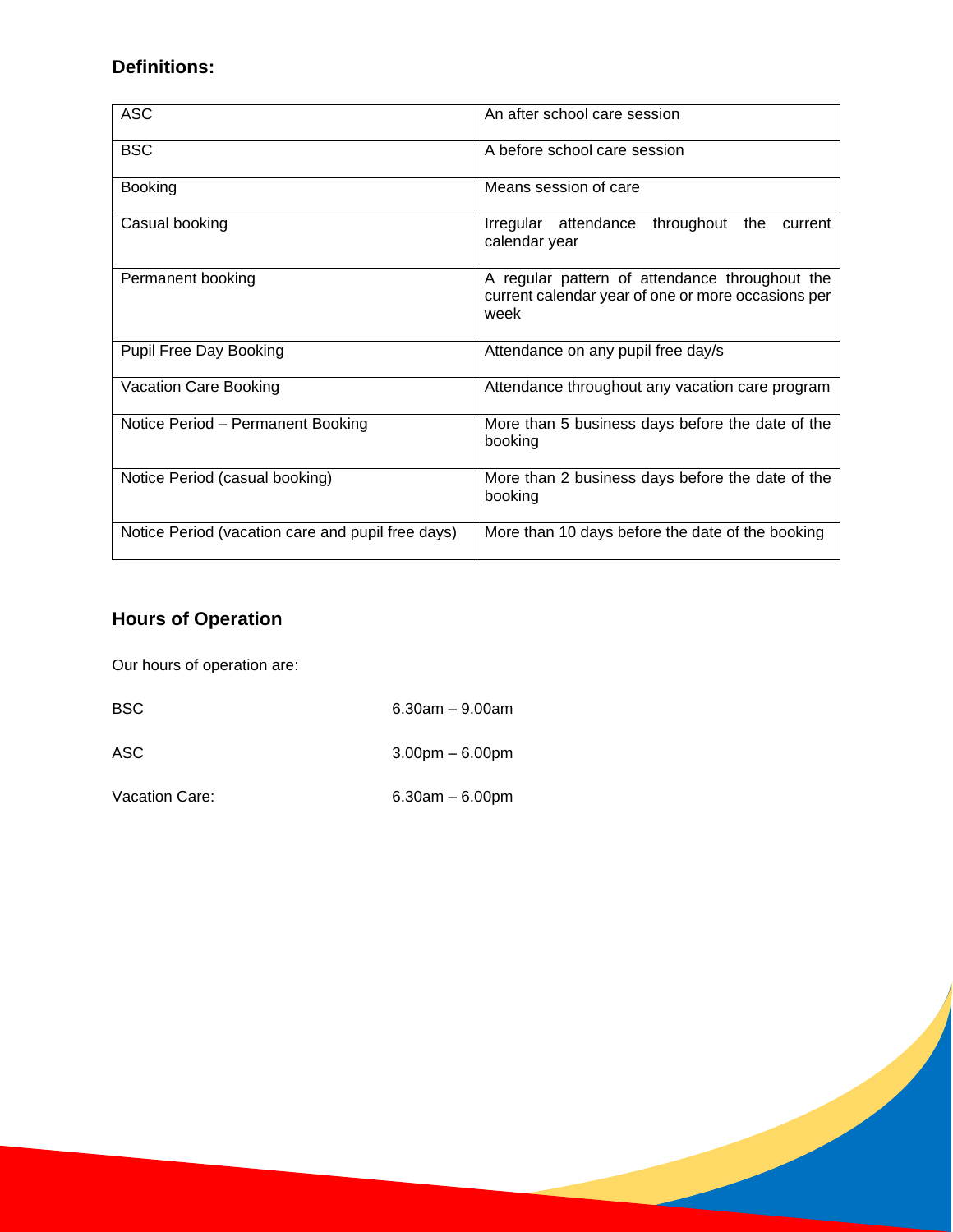**Fees**

|                                                     | Fees from 1 JANUARY 2022             | <b>Inclusions</b>                          |
|-----------------------------------------------------|--------------------------------------|--------------------------------------------|
| BSC.<br>Permanent                                   | \$15.00                              | Includes breakfast                         |
| <b>Booking</b>                                      |                                      |                                            |
| <b>ASC</b><br>Permanent<br>$\overline{\phantom{m}}$ | \$21.00                              | Includes afternoon tea                     |
| <b>Booking</b>                                      |                                      |                                            |
| BSC - Casual Booking                                | \$17.00                              | Includes breakfast                         |
| ASC - Casual Booking                                | \$23.00                              | Includes afternoon tea                     |
| Vacation Care - if no                               | \$50,00* excursions and incursion    | Includes breakfast and afternoon tea       |
| excursion<br>or<br>no                               | fees may apply and will be indicated |                                            |
| incursion *                                         | on the enrolment form for each       |                                            |
|                                                     | vacation care period.                |                                            |
| <b>Pupil Free Days</b>                              | \$50.00                              | Includes breakfast and afternoon tea       |
| Late $pick$ up $-$ for                              |                                      | \$15.00 per 5 minutes (or part thereof)    |
| pickups after 6.00pm                                |                                      | per family                                 |
|                                                     |                                      |                                            |
| Annual Enrolment Fee                                | \$25.00 per account *                | Assists with the costs of craft materials, |
| (non-refundable annual                              |                                      | new games for the children and staff       |
| payment)                                            |                                      | professional development                   |
|                                                     |                                      |                                            |
| Non-Communication                                   | $$10.00*$                            |                                            |
| Fee                                                 |                                      |                                            |
|                                                     |                                      |                                            |
| Overdue account fee                                 | \$20.00 *                            |                                            |
|                                                     |                                      |                                            |

NB. The above fees are the maximum fees payable before Child Care Subsidy reductions. For more information on your entitlements, please contact [https://www.education.gov.au/child-care-subsidy.](https://www.education.gov.au/child-care-subsidy)

**\* Please note the CCS are not applicable to administrative fees (as detailed by the \* above).**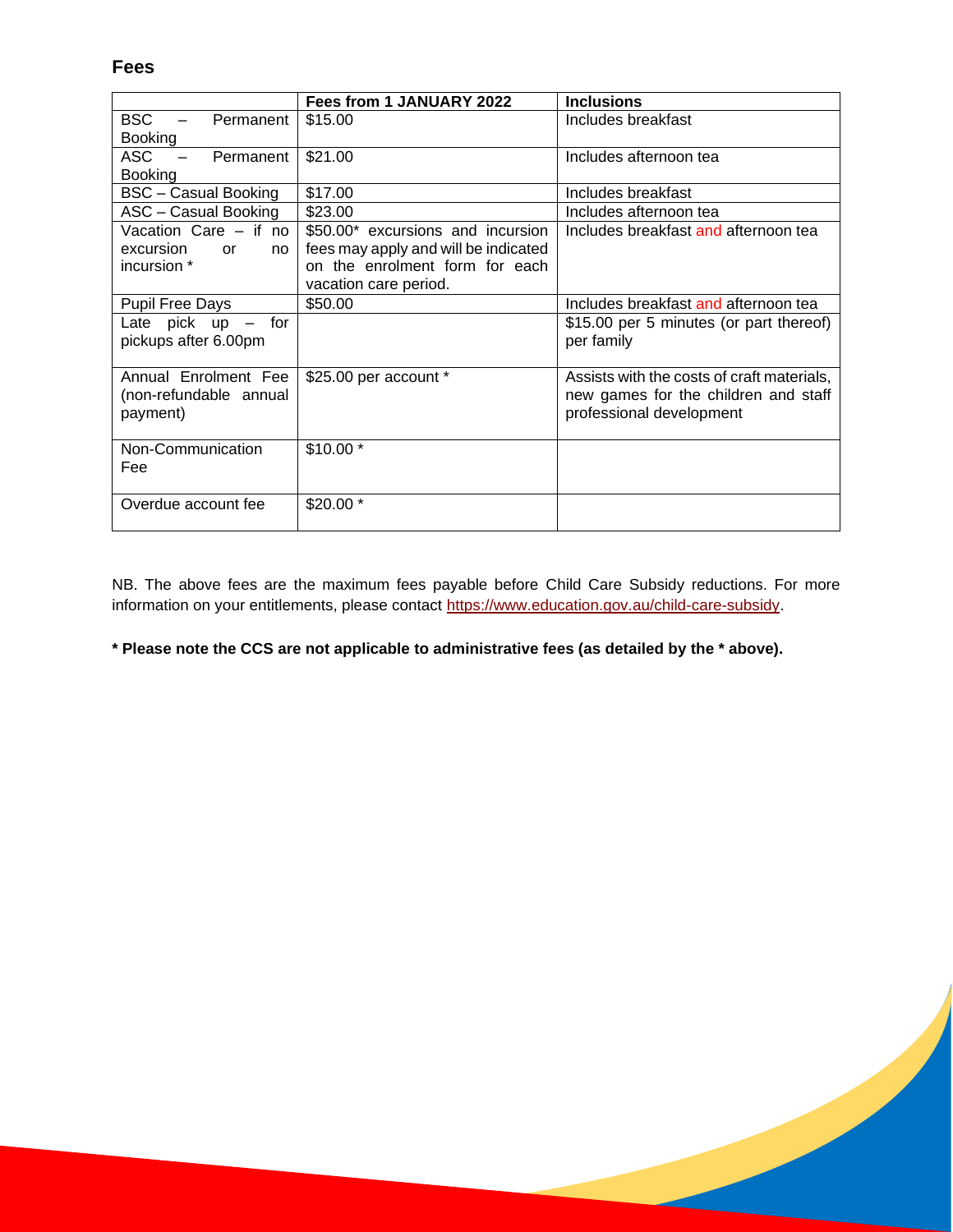## **Permanent Bookings**

## **Permanent Bookings:**

- are applicable for BSC, ASC, BSC + ASC;
- are made by specifying the day (or part thereof) on your enrolment form via the Xplor app;
- will be set for the full school year commencing Term 1 (Week 1) to Term 4 (Week 10) or (pro rata) if applicable; and
- you will be billed fortnightly.

### **Cancellation of Bookings**

Cancellations are managed through the Xplor app.

If you wish to cancel a Booking/s (either a BSC, ASC, BSC + ASC Booking), you are required to give notice in accordance with the Notice Period through the Xplor app

If you do not cancel your Booking within the Notice Period a full fee will be charged.

#### **Vacation Care Bookings**

Vacation Care Bookings are made prior to each vacation care period via the enrolment form available up to 4 weeks prior to vacation care commencing.

When cancelling your Vacation Booking (either all days or reducing the number of days) you are required to give notice in accordance with the Notice Period through the Xplor app.

If you do not cancel your Vacation Care Booking within the Notice Period (Vacation Care), the full fee will be charged including the cost of any excursion/incursion if applicable.

#### **Pupil Free Bookings**

Pupil Free Day Bookings are made prior to the relevant pupil free day. If your child normally attends on that day (ie Monday) they will automatically be unenrolled for the day, you must request a booking via the Xplor app to enrol them

Enrolments for pupil free day for those children who do not normally attend OSHC on that day can be made via the Xplor app.

When cancelling your Pupil Free Day Booking, you are required to give notice in accordance with the Notice Period (Pupil Free Day) via the Xplor app.

If you do not cancel your Pupil Free Day Booking/s within the Notice Period (Pupil Free Day), a full fee will be charged.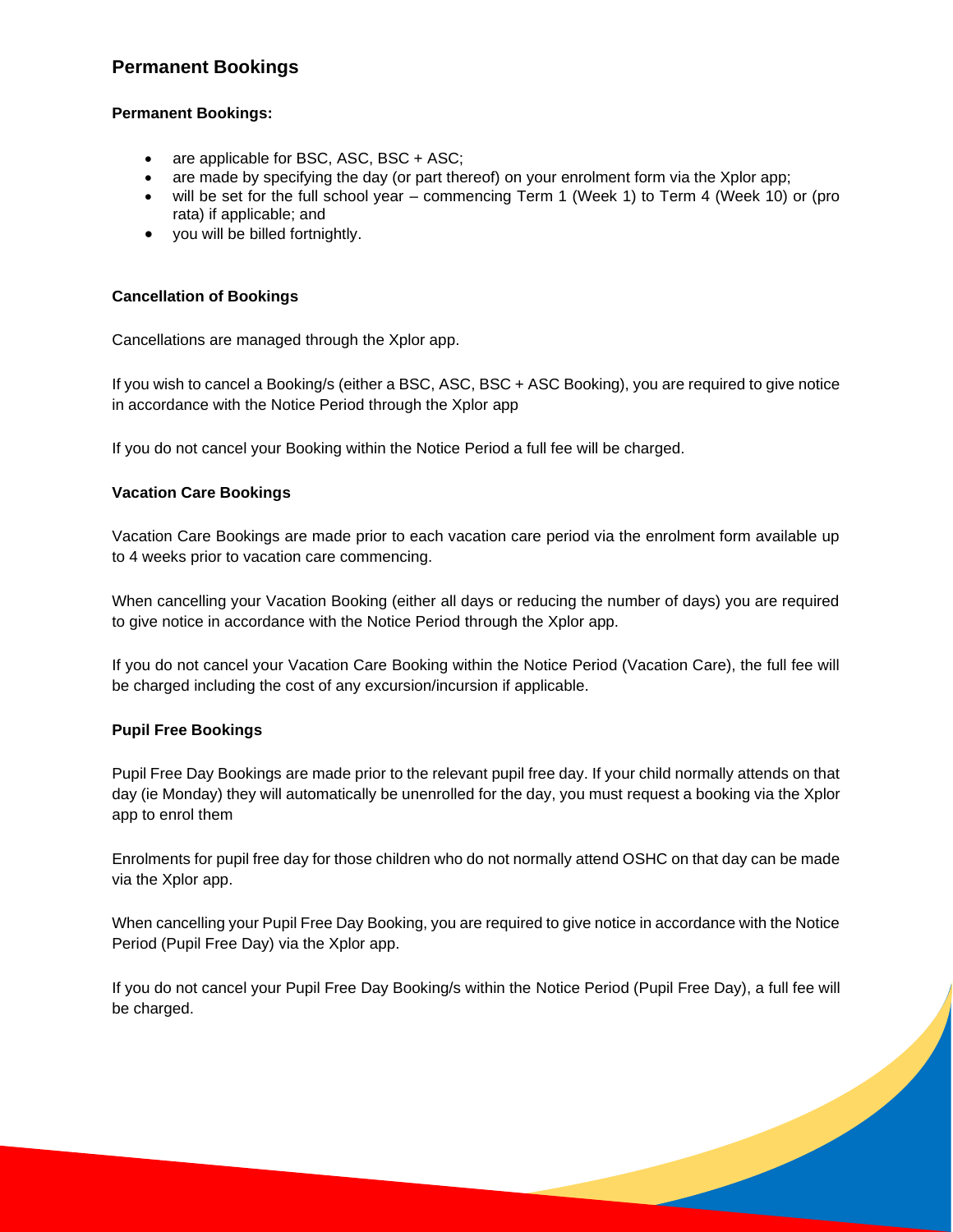#### **Absent Days for Sickness**

If your child/ren is not signed in by 8.45am (BSC) or signed in before 3.15pm (ASC), your child/ren will be marked as 'absent' and a full charge will be applicable. Please see the following link for important details about absences.

# **[https://www.education.gov.au/new-child-care-package-frequently-asked](https://www.education.gov.au/new-child-care-package-frequently-asked-questions)[questions](https://www.education.gov.au/new-child-care-package-frequently-asked-questions)**

## **Closing Time**

Our closing time is 6.00pm.

Parents who collect their children after this time will incur a late fee of \$15 per 5 minutes (or part thereof). This is to compensate our staff for overtime rates as required by relevant industrial instruments.

#### **Non-Communication Fee**

If your child is unable to attend the service (for any reason, including sickness) on their booked days (be they a BSC, ASC, BSC + ASC, Pupil Free Day or in Vacation Care), you must notify the service.

If no prior notification is provided by the start of that relevant day or session, an administrative fee will be charged for each child/ren due to the additional resources that are required to either locate the child/ren and/or contact the parent*/*guardian. This administrative cost for locating and ensuring the safety of your child/ren is \$10.00 per family. We have a legal obligation to account for all children who are booked into the service of any given day.

This fee will also be charged for families who present at the service with no prior booking and we take your child/ren for that session. This is required as we will often need to extend staff shift lengths to compensate for the extra children or call-in extra staff.

## **Annual Enrolment Fee**

All families must enrol their child/ren into the service and a non-refundable annual enrolment fee of \$25 per family will be charged at the time of enrolment.

#### **Payment of Fees**

Accounts are issued fortnightly via email and can be viewed via the Xplor app.

Accounts are to be paid within 7 days via direct deposit to the OSHC bank account, through Qkr, via the Pay Now function in the Xplor app or via direct debit through Xplor.

Please note we do not accept cash or cheques